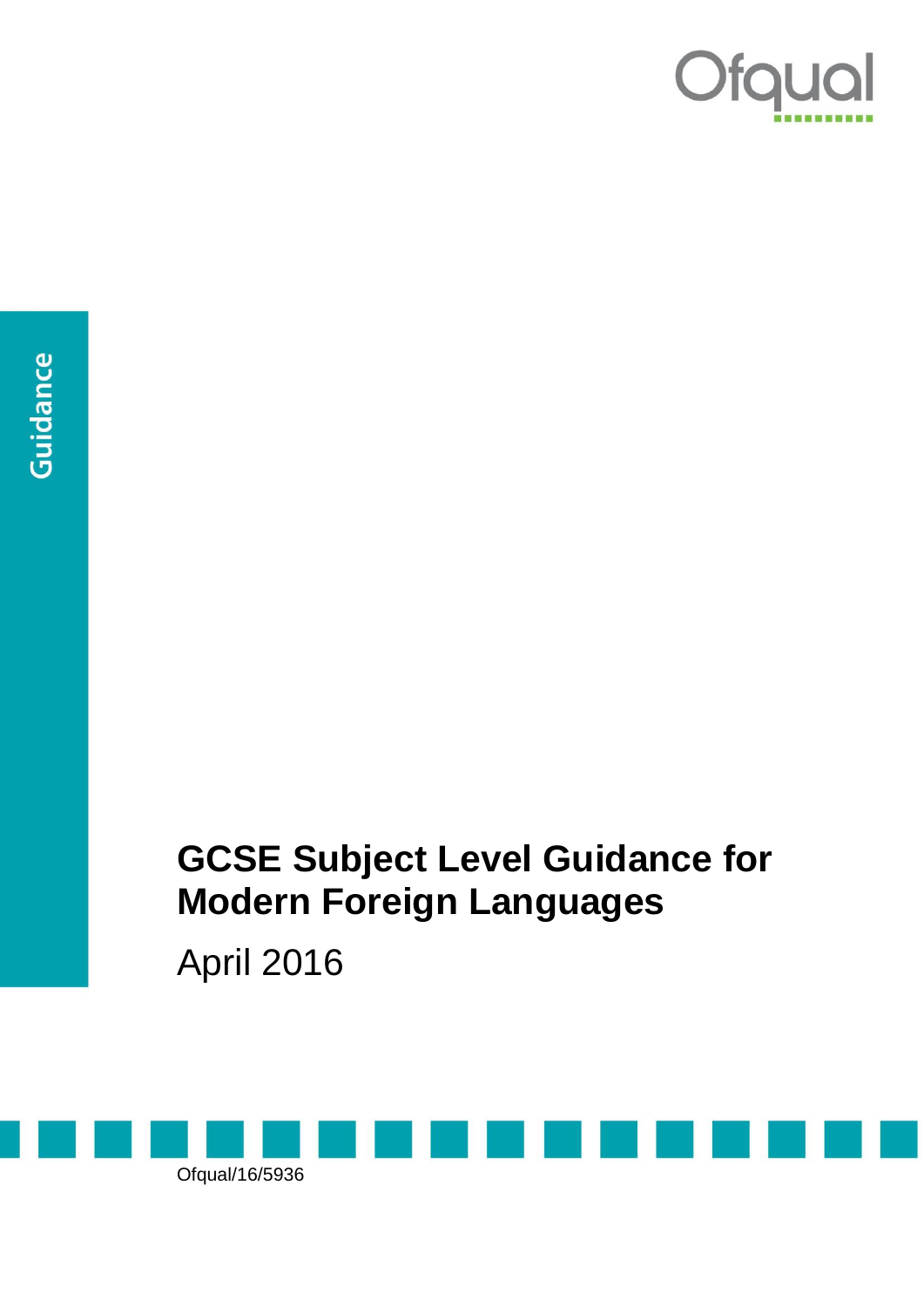# **Contents**

| Guidance in relation to subject content for GCSE Qualifications in Modern Foreign |
|-----------------------------------------------------------------------------------|
|                                                                                   |
|                                                                                   |
| Guidance in relation to assessments for GCSE Qualifications in Modern Foreign     |
|                                                                                   |
|                                                                                   |
| Guidance on assessment objectives for GCSE Qualifications in Modern Foreign       |
|                                                                                   |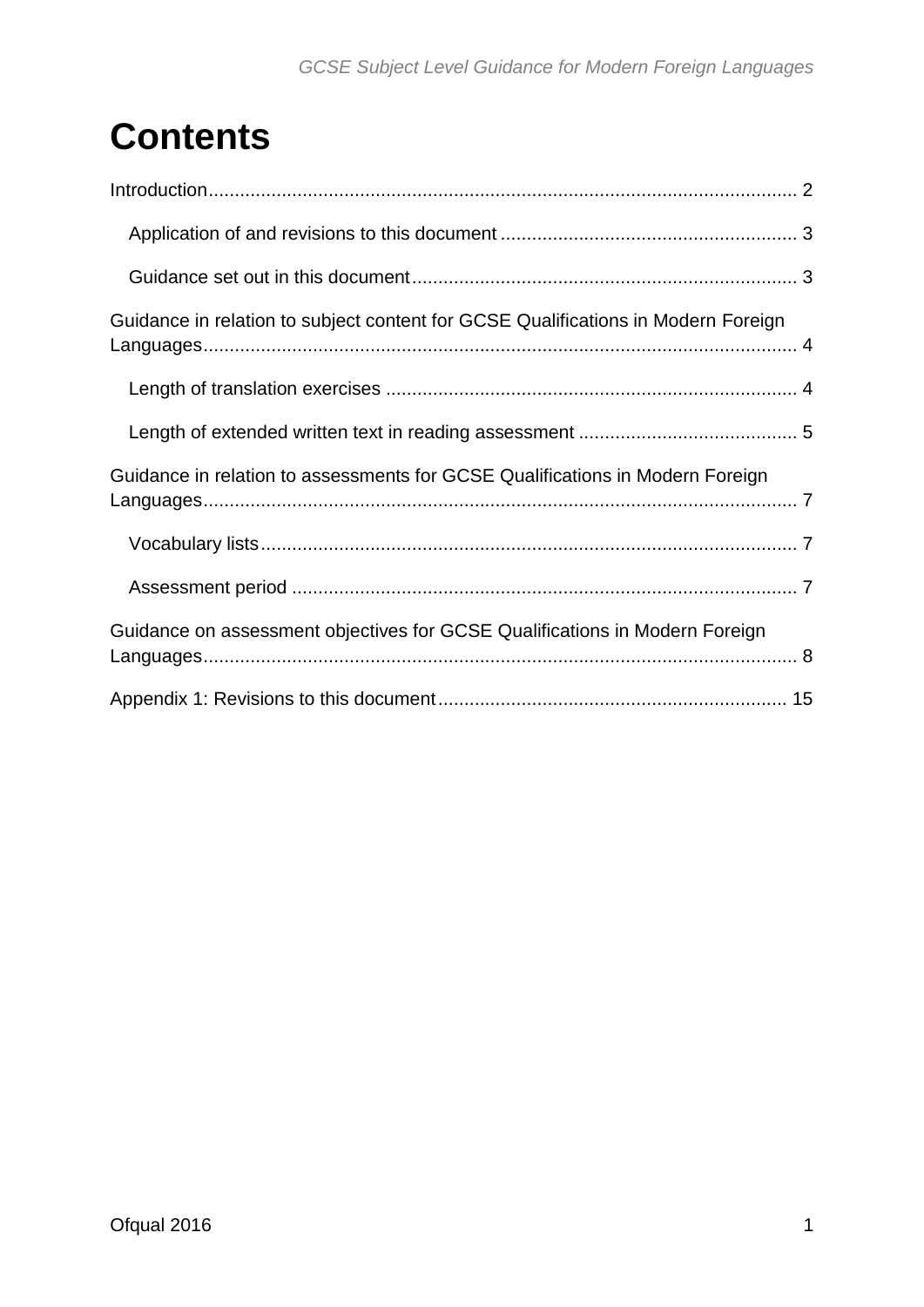## <span id="page-2-0"></span>**Introduction**

This document (highlighted in the figure below) is part of a suite of documents which outlines our guidance for awarding organisations offering GCSE Qualifications in Modern Foreign Languages.



This document sets out guidance which applies to all GCSE Qualifications (graded from 9 to 1) in Modern Foreign Languages. It supports the *GCSE Subject Level Conditions and Requirements for Modern Foreign Languages*. 1

This document constitutes guidance for the purposes of section 153 of the Apprenticeships, Skills, Children and Learning Act 2009 (the '2009 Act'), Condition GCSE (Modern Foreign Languages) 1 and Condition GCSE (Modern Foreign Languages) 3.

An awarding organisation has a legal obligation under the 2009 Act to have regard to this guidance, where relevant, in relation to each GCSE Qualification in a Modern Foreign Language that it makes available or proposes to make available. Condition GCSE (Modern Foreign Languages) 1 and Condition GCSE (Modern Foreign Languages) 3 impose the same obligation in respect of the guidance below which is issued under those Conditions.

 $\overline{a}$ 

<sup>1</sup> [www.gov.uk/government/publications/gcse-9-to-1-subject-level-conditions-and-requirements-for](https://www.gov.uk/government/publications/gcse-9-to-1-subject-level-conditions-and-requirements-for-modern-foreign-languages)[modern-foreign-languages](https://www.gov.uk/government/publications/gcse-9-to-1-subject-level-conditions-and-requirements-for-modern-foreign-languages)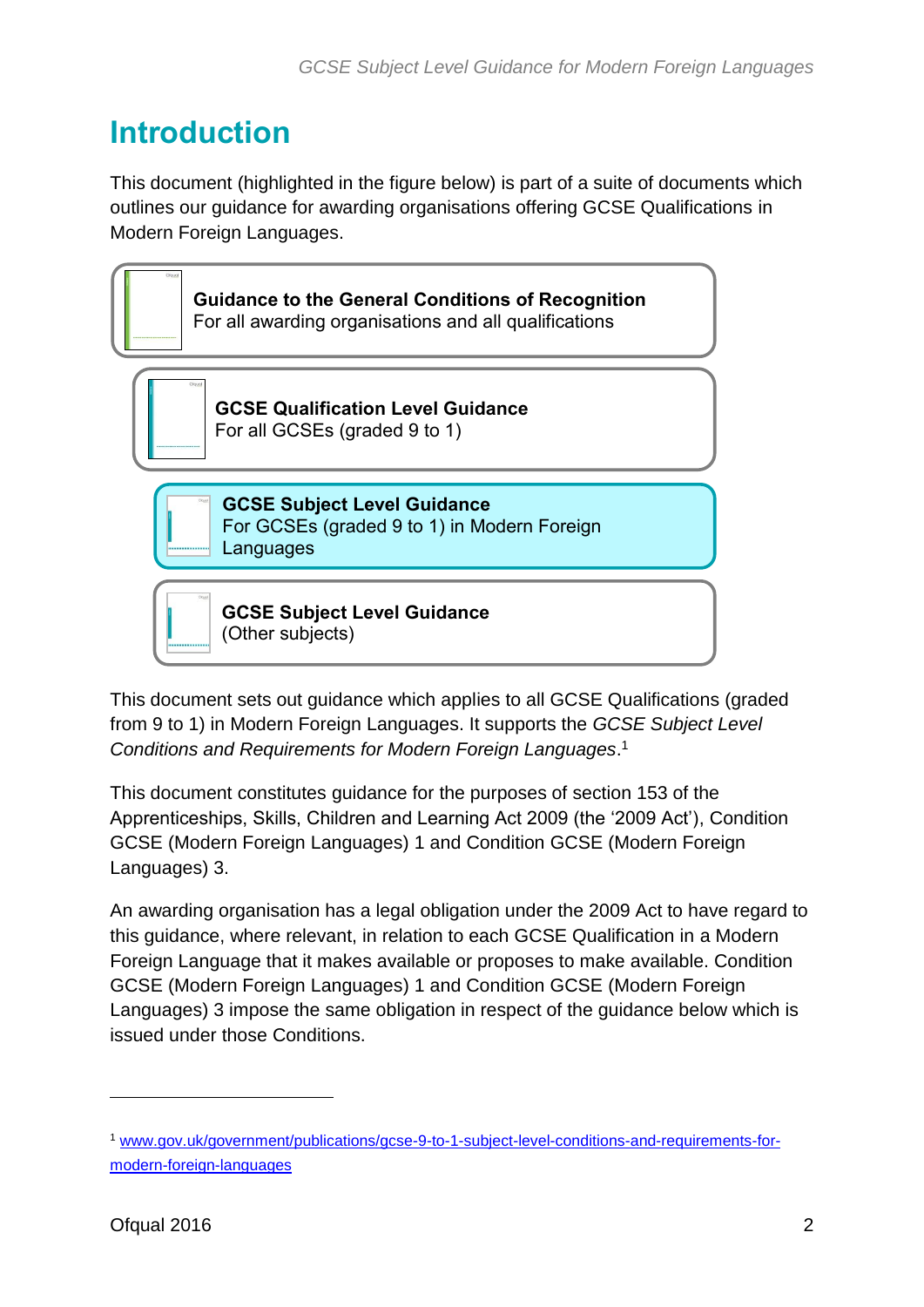An awarding organisation should use the guidance in this document to help it understand how to comply with the *GCSE Subject Level Conditions and Requirements for Modern Foreign Languages*.

#### <span id="page-3-0"></span>**Application of and revisions to this document**

This document replaces the original guidance that was published in February 2015 (see Appendix 1 for details).

This document replaces all previous guidance for GCSE qualifications (graded from 9 to 1) in French, German and Spanish, and comes into effect at 5.01pm on Monday 18 April 2016 for all GCSE qualifications (graded from 9 to 1) in Modern Foreign Languages.

#### <span id="page-3-1"></span>**Guidance set out in this document**

This document provides guidance in relation to subject content, and on assessment objectives, for GCSE Qualifications (graded 9 to 1) in Modern Foreign Languages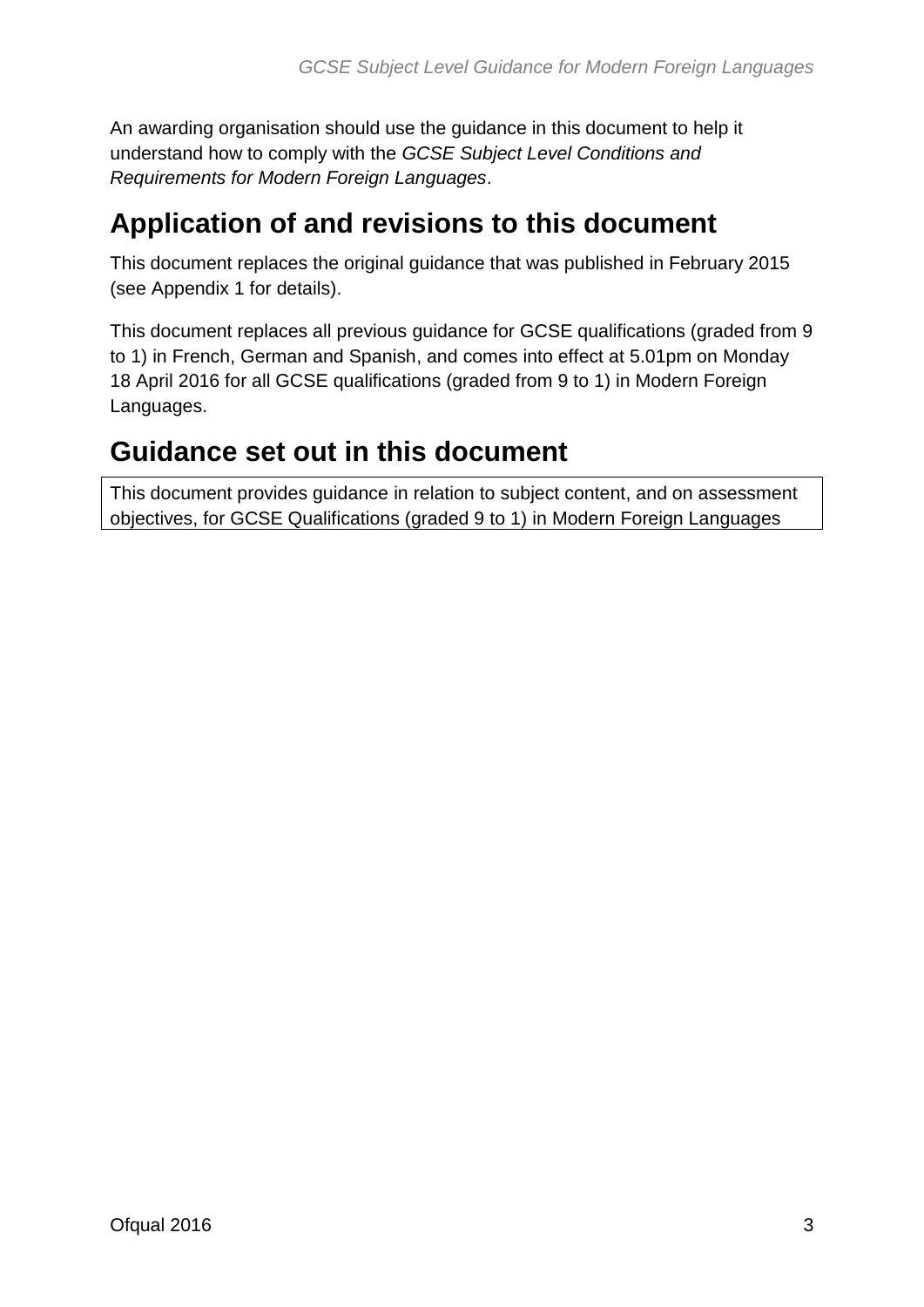## <span id="page-4-0"></span>**Guidance in relation to subject content for GCSE Qualifications in Modern Foreign Languages**

The subject content for GCSE Qualifications (graded 9 to 1) in Modern Foreign Languages is set out in the Department for Education's *Modern foreign languages: GCSE Subject Content*, document reference DFE-00348-2014 (the 'Content Document')<sup>2</sup>.

Condition GCSE(Modern Foreign Languages)1.1(c) requires awarding organisations to interpret the Content Document in line with any requirements, and having regard to any guidance, published by Ofqual.

We set out our guidance for the purposes of Condition GCSE(Modern Foreign Languages)1.1(c) below.

## <span id="page-4-1"></span>**Length of translation exercises**

The Content Document states that each GCSE Qualification in a Modern Foreign Language must require Learners to –

'translate a short passage from the assessed language into English' as part of the assessment of their ability to understand and respond to written language,

and

'translate sentences and short texts from English into the assessed language' as part of the assessment of their ability to communicate in writing.

We expect the length of any such 'short passage' or 'short text' in an assessment to be –

- for GCSE Qualifications in Chinese or Japanese:
	- for the foundation tier, a minimum of 35 characters for translation from Chinese or Japanese into English, and a minimum of 20 words for translation from English into Chinese or Japanese, and

 $\overline{a}$ 

<sup>2</sup> [www.gov.uk/government/publications/gcse-modern-foreign-languages](https://www.gov.uk/government/publications/gcse-modern-foreign-languages)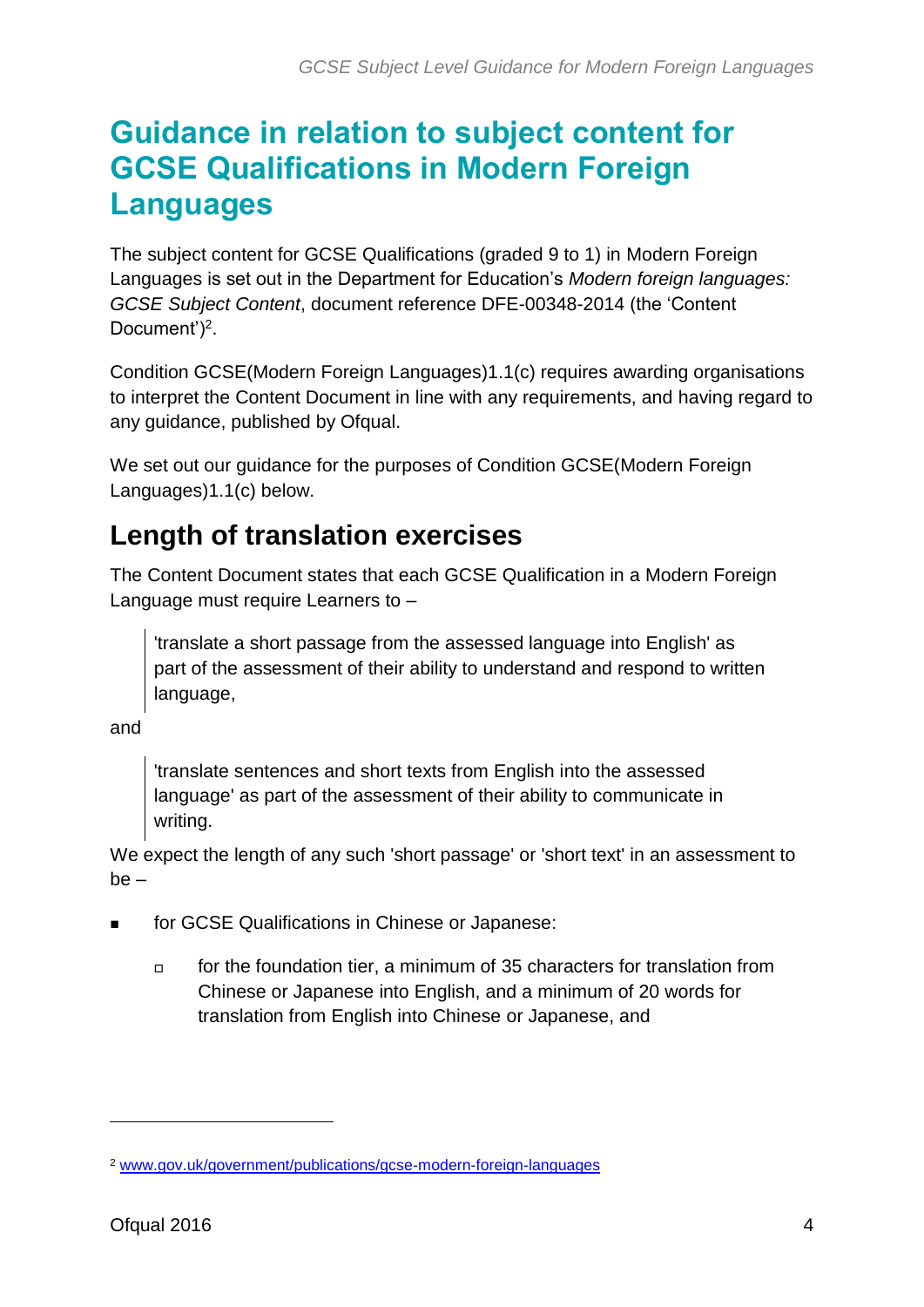- $\Box$  for the higher tier, a minimum of 50 characters for translation from Chinese or Japanese into English, and a minimum of 35 words for translation from English into Chinese or Japanese.
- for GCSE Qualifications in Russian:
	- $\Box$  for the foundation tier, a minimum of 25 words for translation from Russian in English, and a minimum of 35 words for translation from English into Russian, and
	- $\Box$  for the higher tier, a minimum of 35 words for translation from Russian in to English, and a minimum of 50 words for translation from English into Russian.
- for GCSE Qualifications in French, German or Spanish:
	- $\Box$  for the foundation tier, a minimum of 35 words, and
	- $\Box$  for the higher tier, a minimum of 50 words.

In respect of each GCSE Qualification in any other Modern Foreign we expect an awarding organisation to explain in its assessment strategy –

- its approach to the length of 'short passages' and 'short texts' at each of the foundation and higher tiers, and
- how that approach will achieve a Level of Demand for translation tasks consistent with that of the GCSE Qualifications in Modern Foreign Languages in relation to which we have provided specific guidance above.

#### <span id="page-5-0"></span>**Length of extended written text in reading assessment**

The Content Document states that each GCSE Qualification in a Modern Foreign Language must require Learners to –

'recognise and respond to key information, important themes and ideas in more extended written text and authentic sources, including some extracts from relevant abridged or adapted literary texts'.

We expect an awarding organisation to interpret the reference to an 'extended written text' as being to a text which is –

**for GCSE Qualifications in Chinese or Japanese:**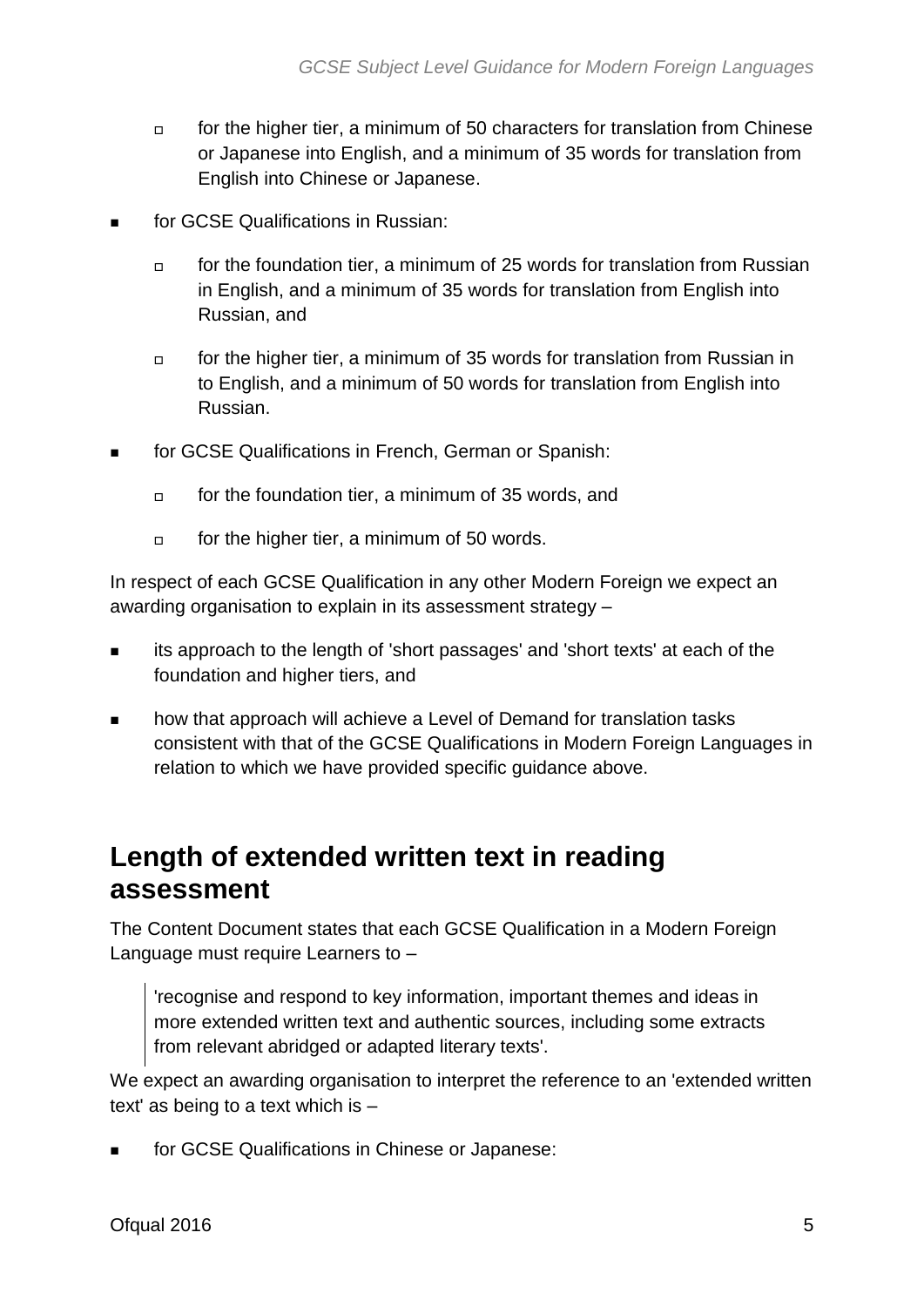- for the foundation tier, a minimum of 80 characters in length, and
- for the higher tier, a minimum of 130 characters in length.
- for GCSE Qualifications in Russian:
	- $\Box$  for the foundation tier, a minimum of 65 words in length, and
	- for the higher tier, a minimum of 105 words in length.
- **for GCSE Qualifications in French, German or Spanish:** 
	- $\Box$  for the foundation tier, a minimum of 90 words in length, and
	- for the higher tier, a minimum of 150 words in length.

In respect of each GCSE Qualification in any other Modern Foreign Language we expect an awarding organisation to explain in its assessment strategy –

- its approach to the length of 'extended written texts' at each of the foundation and higher tiers and
- **how that approach will achieve a Level of Demand for reading tasks consistent** with that of the GCSE Qualifications in Modern Foreign Languages in relation to which we have provided specific guidance above.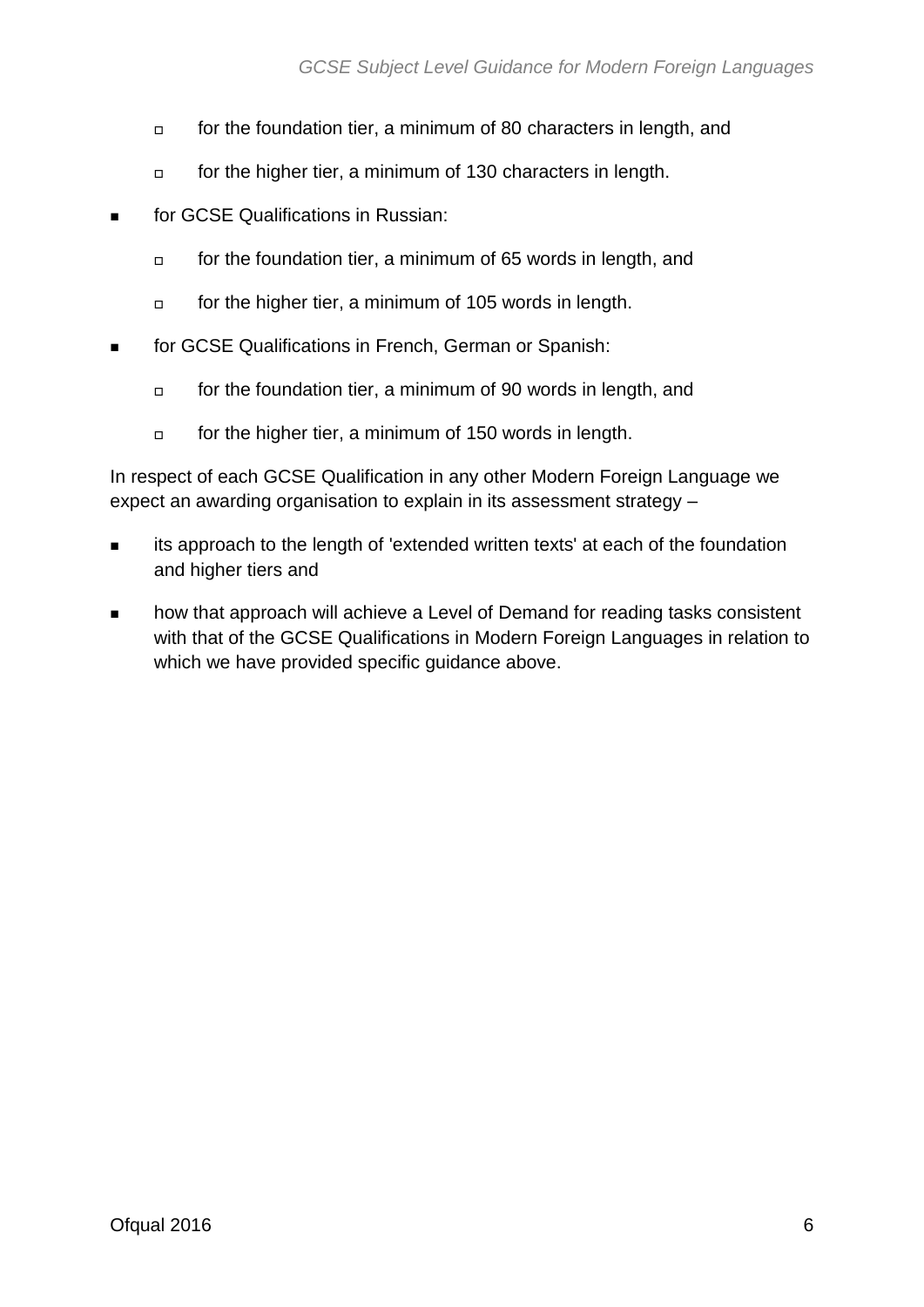## <span id="page-7-0"></span>**Guidance in relation to assessments for GCSE Qualifications in Modern Foreign Languages**

Condition GCSE(Modern Foreign Languages)3.1 allows us to specify requirements and guidance in relation to assessments for GCSE Qualifications in Modern Foreign Languages.

We set out our guidance for the purposes of Condition GCSE(Modern Foreign Languages)3.1 below.

## <span id="page-7-1"></span>**Vocabulary lists**

Provided that the requirements set out in the *GCSE Subject Level Conditions and Requirements for Modern Foreign Languages* are met, awarding organisations are not precluded from publishing vocabulary lists to act as guides for Teachers of GCSE Qualifications in Modern Foreign Languages which they make available or propose to make available. Neither are awarding organisations required to publish vocabulary lists.

#### <span id="page-7-2"></span>**Assessment period**

Condition GCSE(Modern Foreign Languages)4.3(b) states that an awarding organisation must ensure that each Learner completes the assessment of his or her ability to speak a Modern Foreign Language effectively within an assessment period of up to five weeks in April and May in any single year.

This assessment period is not required to be continuous or the same every year. It may, for example, allow for a break to accommodate Easter in any given year.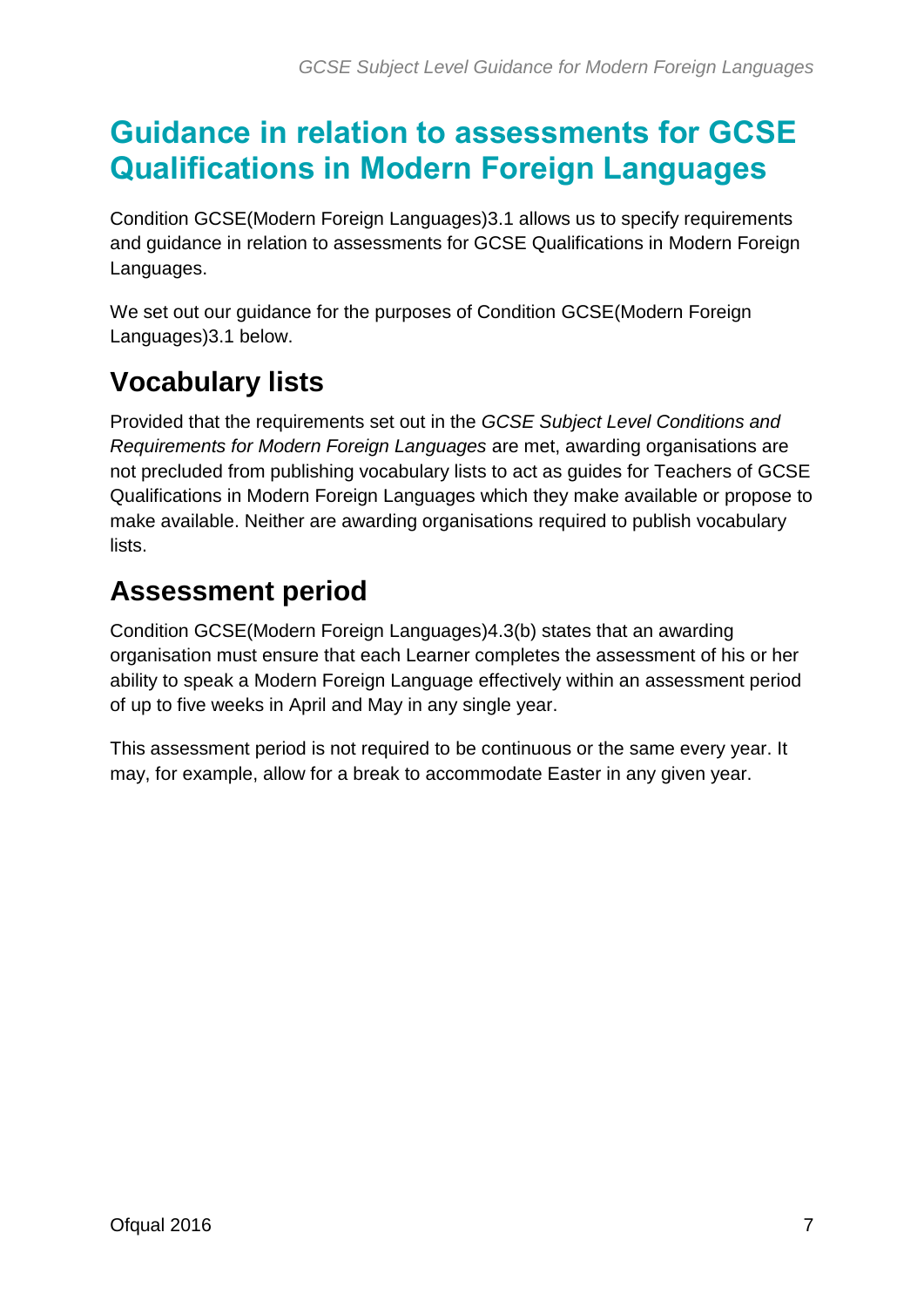## <span id="page-8-0"></span>**Guidance on assessment objectives for GCSE Qualifications in Modern Foreign Languages**

Condition GCSE(Modern Foreign Languages)1.2 allows us to specify requirements and guidance relating to assessment objectives for GCSE Qualifications in Modern Foreign Languages.

We published our requirements in relation to assessment objectives in *GCSE Subject Level Conditions and Requirements for Modern Foreign Languages*, and reproduce assessment objectives AO1 to AO4 and their respective weightings in the table below.

|                 | <b>Objective</b>                                                             | Weighting |
|-----------------|------------------------------------------------------------------------------|-----------|
| <b>AO1</b>      | Listening – understand and respond to different types of<br>spoken language. | 25%       |
| AO <sub>2</sub> | Speaking – communicate and interact effectively in<br>speech.                | 25%       |
| AO3             | Reading – understand and respond to different types of<br>written language.  | 25%       |
| <b>AO4</b>      | Writing – communicate in writing.                                            | 25%       |

We set out below our guidance for the purposes of Condition GCSE (Modern Foreign Languages)1.2. This guidance explains how we expect awarding organisations to interpret these assessment objectives in terms of:

- the discrete 'elements' within each assessment objective that questions and tasks could target and/or seek to credit – our expectation is that each and every question/task should target or seek to credit at least one of these elements, and may target or seek to credit multiple elements across one or more assessment objectives;
- the coverage expectations, such as in relation to the different elements within each assessment objective and how those elements should be sampled over time; and
- **the key areas of emphasis in each assessment objective and the particular** meaning for the subject of any key terms and phrases used; defined terms are shown in bold text, followed by their definitions.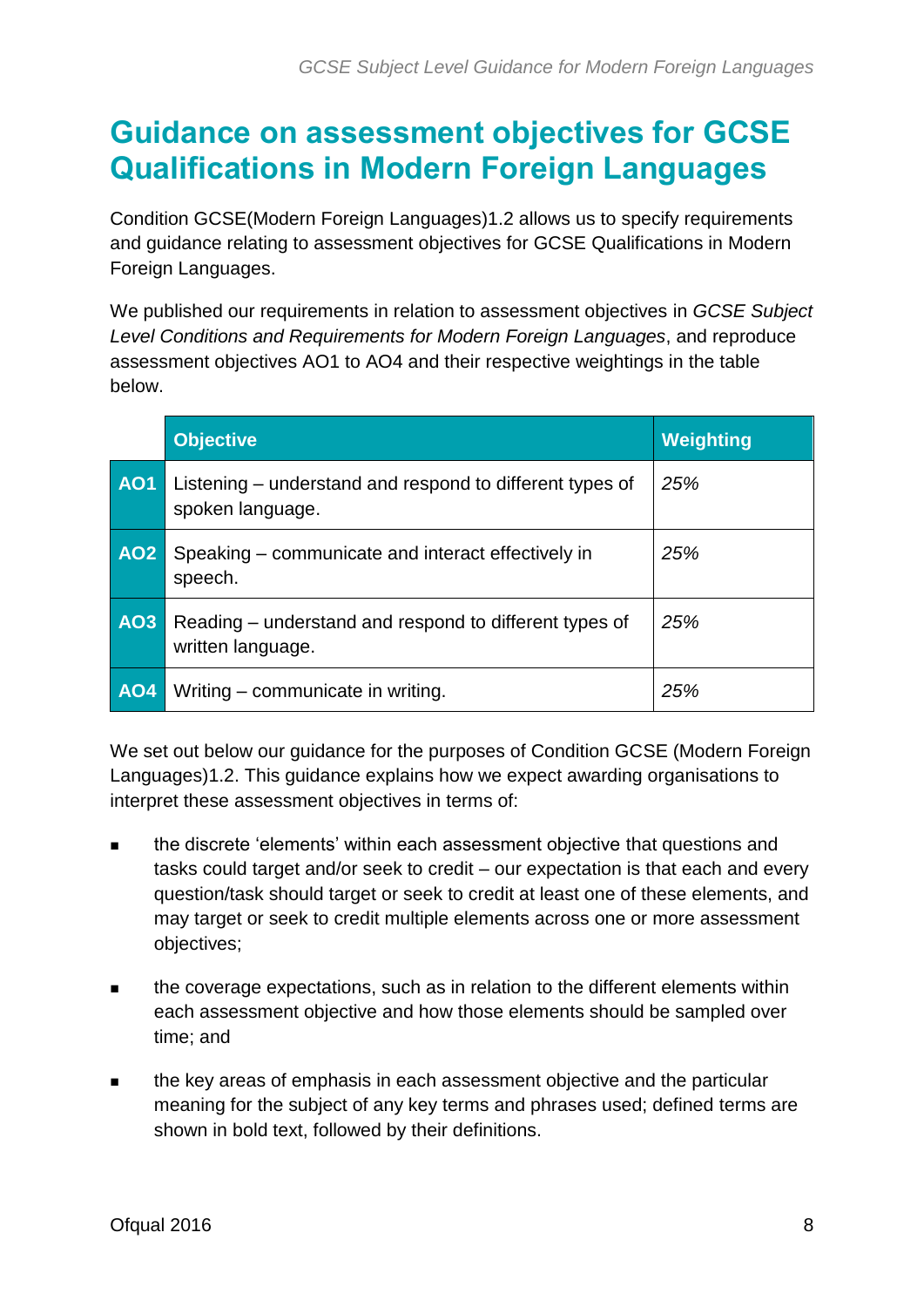In line with the obligations set out in Condition GCSE(Modern Foreign Languages)1.2, we expect awarding organisations to be able to demonstrate how they have had regard to this guidance. For example, an awarding organisation could map how it has regard to the guidance as it:

- **develops its sample assessment materials;**
- $\blacksquare$  delivers the qualification;
- **EXECT** develops and applies its approach to sampling the elements into which the assessment objectives are divided; and
- **EXEDENT** monitors the qualification to make sure it addresses all elements appropriately.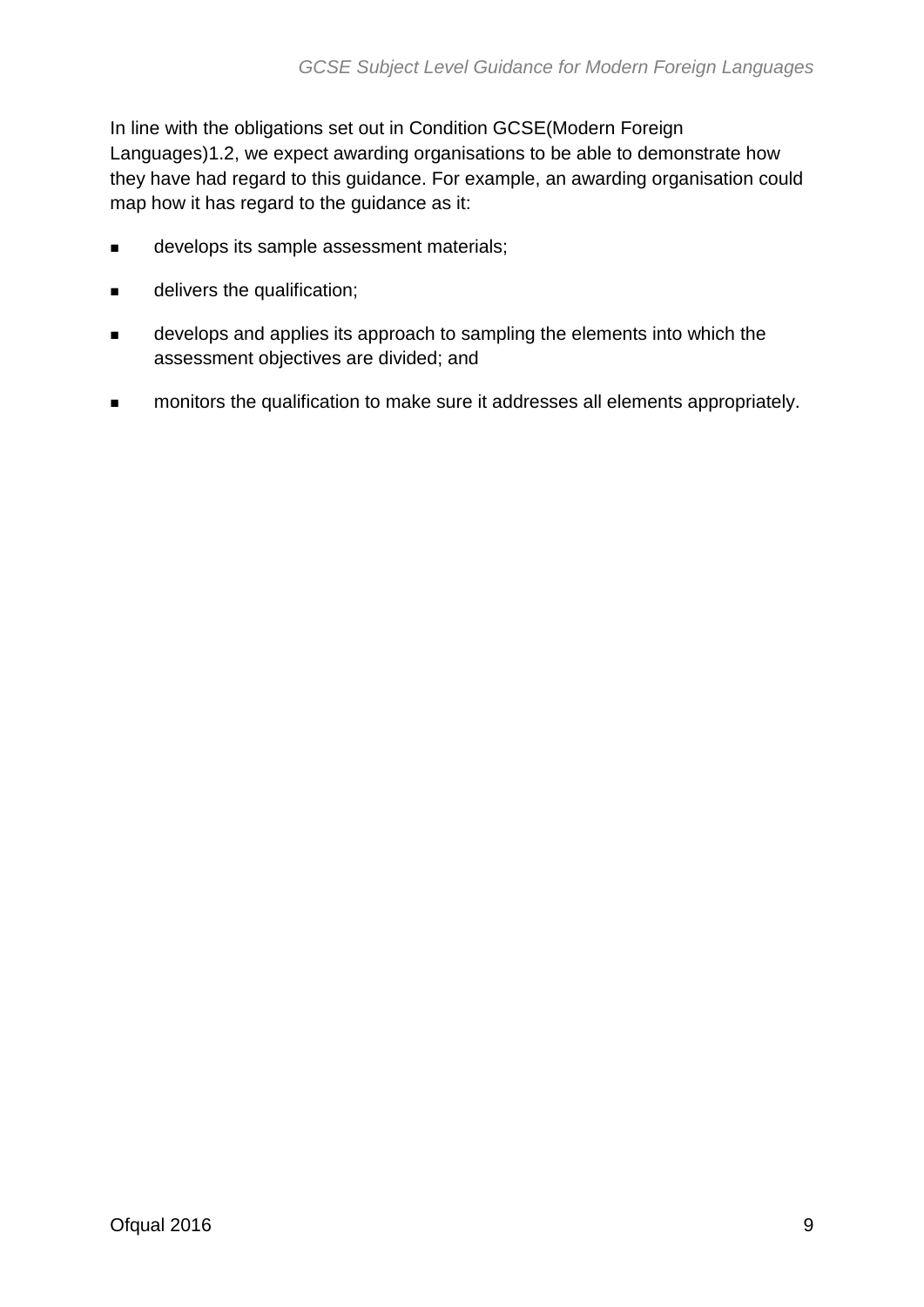| AO1: Listening - understand and respond to<br>different types of spoken language |                                 |                                                                                                  | 25%                                                                                                                                                                                                                                                                                                                                                                                                                                                                                                                                                                                                                                                                                                                                                                                                                                                                                                                                                                                                                                                                                                                                                                                                |
|----------------------------------------------------------------------------------|---------------------------------|--------------------------------------------------------------------------------------------------|----------------------------------------------------------------------------------------------------------------------------------------------------------------------------------------------------------------------------------------------------------------------------------------------------------------------------------------------------------------------------------------------------------------------------------------------------------------------------------------------------------------------------------------------------------------------------------------------------------------------------------------------------------------------------------------------------------------------------------------------------------------------------------------------------------------------------------------------------------------------------------------------------------------------------------------------------------------------------------------------------------------------------------------------------------------------------------------------------------------------------------------------------------------------------------------------------|
| <b>Strands</b>                                                                   | <b>Elements</b>                 | Coverage                                                                                         | <b>Interpretations and definitions</b>                                                                                                                                                                                                                                                                                                                                                                                                                                                                                                                                                                                                                                                                                                                                                                                                                                                                                                                                                                                                                                                                                                                                                             |
| n/a                                                                              | This AO is a single<br>element. | Full coverage in<br>each set of<br>assessments <sup>3</sup> (but<br>not in every<br>assessment). | The different types of spoken language are aspects of subject<br>$\blacksquare$<br>content. Awarding organisations should explain their approach to<br>targeting them in their assessment strategies.<br>It is not possible to assess Learners' ability to 'understand' and<br>'respond to' spoken language separately. Rather, Learners<br>should demonstrate their understanding through their responses.<br>Responses should be written, either in the assessed language or<br>in English.<br>Responses to questions in the assessed language may include<br>(but are not limited to): single letters, numbers and/or<br>percentages in figures, names, single words and/or phrases in<br>the assessed language.<br>Responses should only assess the skill of understanding spoken<br>language. Responses in the assessed language should not be<br>assessed for quality of language, but purely for comprehension.<br>Where questions and/or rubrics are set in the assessed<br>$\blacksquare$<br>language, the reading requirements in those questions and/or<br>rubrics should not be beyond the level of the language in the<br>listening material, in terms of both complexity and length. |

 $\overline{a}$ 

<sup>&</sup>lt;sup>3</sup> For the purposes of this guidance, a 'set of assessments' means the assessments to be taken by a particular Learner for a GCSE Qualification in a Modern Foreign Language. For clarity, the assessments taken by Learners may vary, depending on any possible routes through the qualification.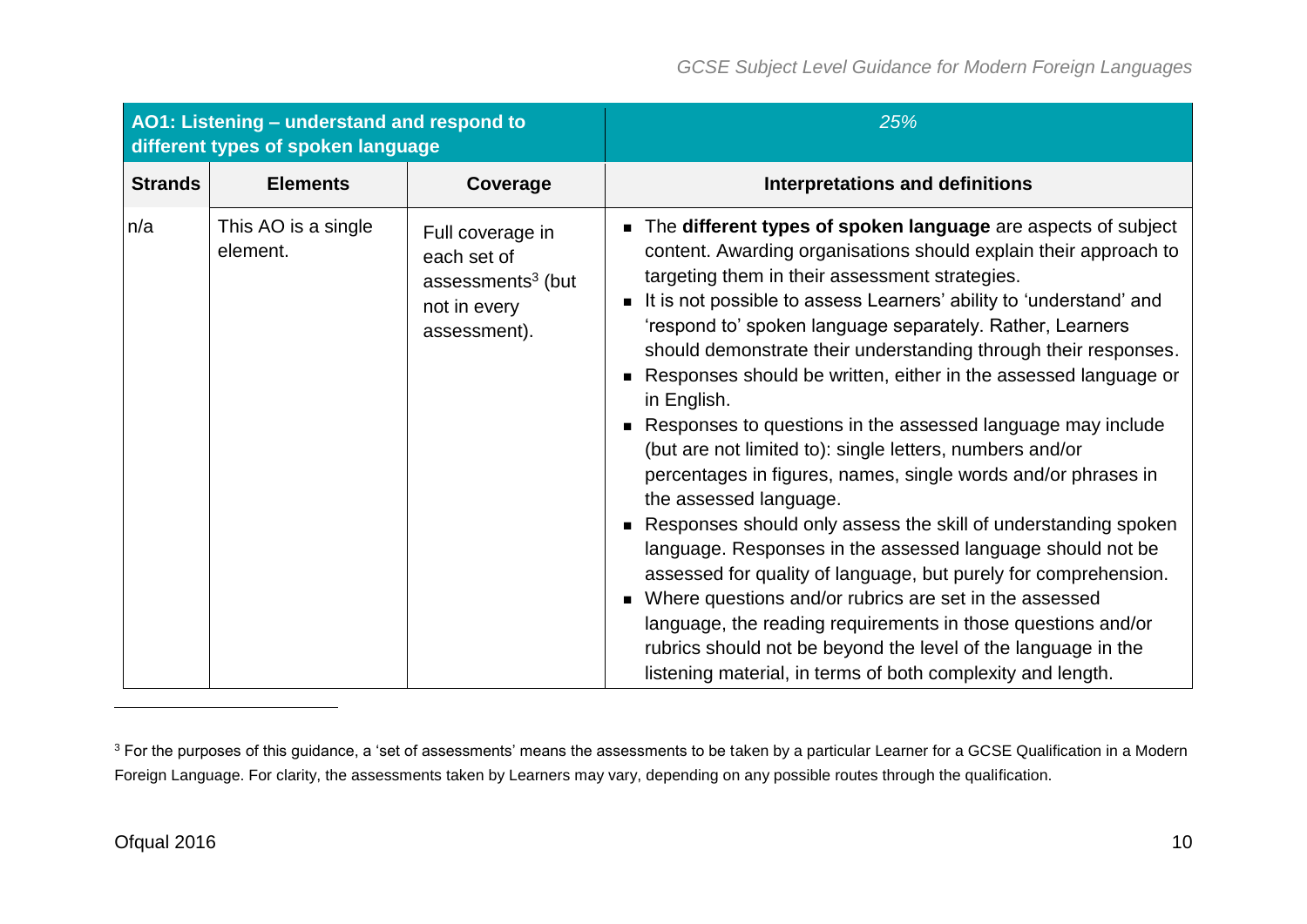| AO1: Listening - understand and respond to<br>different types of spoken language |                 |          | 25%                                                                                                                                                                                                                                                                                                                                                                          |
|----------------------------------------------------------------------------------|-----------------|----------|------------------------------------------------------------------------------------------------------------------------------------------------------------------------------------------------------------------------------------------------------------------------------------------------------------------------------------------------------------------------------|
| <b>Strands</b>                                                                   | <b>Elements</b> | Coverage | Interpretations and definitions                                                                                                                                                                                                                                                                                                                                              |
|                                                                                  |                 |          | It should be noted that the Department for Education's Modern<br>Languages: GCSE Subject Content states that all questions and<br>task instructions in assessments for qualifications in languages<br>using logographic systems - such as Mandarin Chinese and<br>Japanese - must be set in English, as the sole use of hanzi or<br>kanji is deemed too challenging at GCSE. |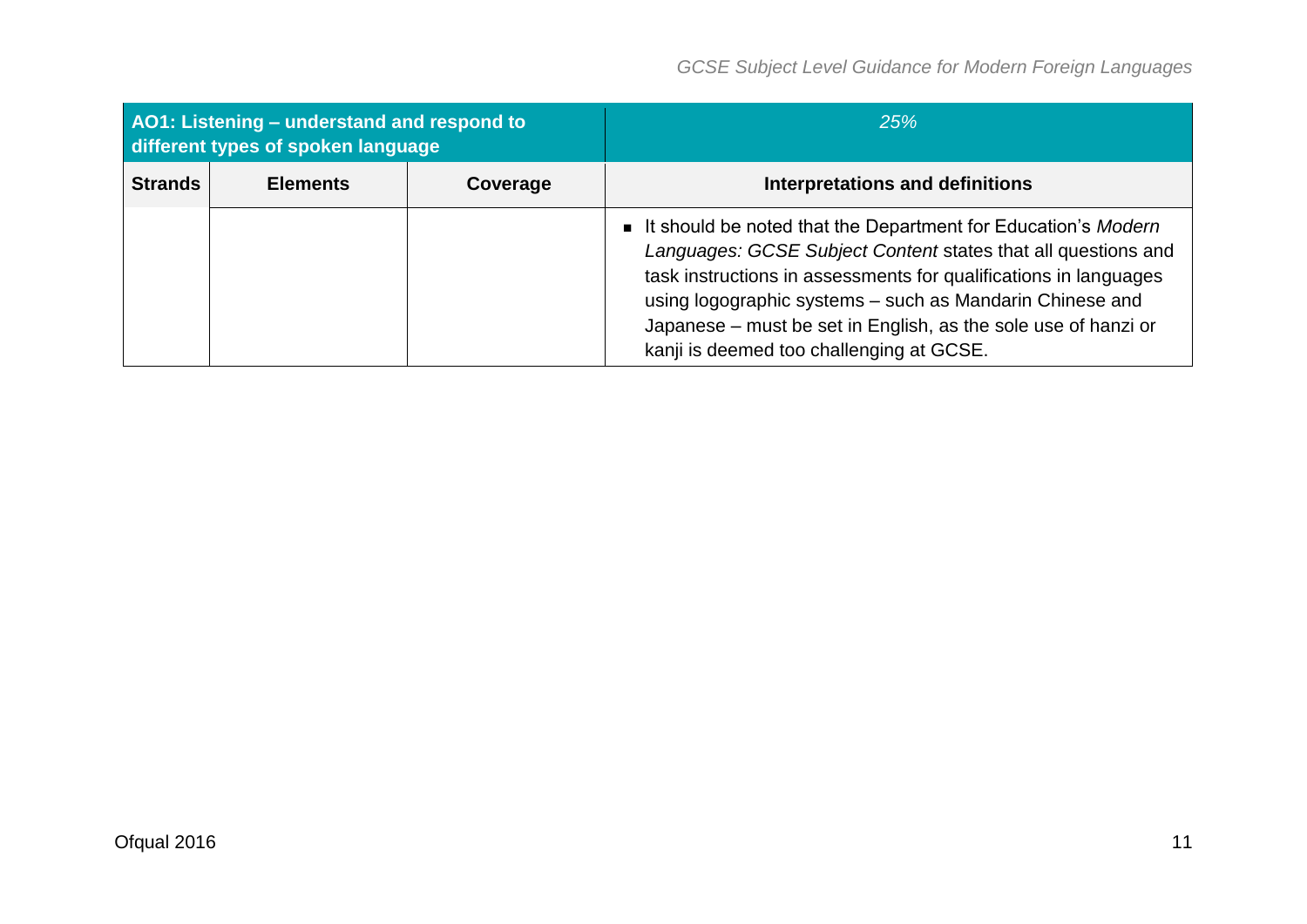| AO2: Speaking - communicate and interact<br>effectively in speech |                                                                 |                                                                                     | 25%                                                                                                                                                                                                                                                                                                                                                                                                                                                                                                                                                                                                                                                                                                                                                                                                                                                                                                                                                                                                                                                                                                                                                                |
|-------------------------------------------------------------------|-----------------------------------------------------------------|-------------------------------------------------------------------------------------|--------------------------------------------------------------------------------------------------------------------------------------------------------------------------------------------------------------------------------------------------------------------------------------------------------------------------------------------------------------------------------------------------------------------------------------------------------------------------------------------------------------------------------------------------------------------------------------------------------------------------------------------------------------------------------------------------------------------------------------------------------------------------------------------------------------------------------------------------------------------------------------------------------------------------------------------------------------------------------------------------------------------------------------------------------------------------------------------------------------------------------------------------------------------|
| <b>Strands</b>                                                    | <b>Elements</b>                                                 | Coverage                                                                            | <b>Interpretations and definitions</b>                                                                                                                                                                                                                                                                                                                                                                                                                                                                                                                                                                                                                                                                                                                                                                                                                                                                                                                                                                                                                                                                                                                             |
| n/a                                                               | 1a - Communicate in<br>speech.<br>$1b$ – Interact in<br>speech. | Full coverage in<br>each set of<br>assessments (but<br>not in every<br>assessment). | <b>Communicate</b> means conveying information, which includes but<br>is not limited to: presentation, speech and monologue.<br><b>Interact</b> includes but is not limited to: conversation, discussion,<br>answering and asking questions, and exchanging opinions.<br>■ Communicate and interact should generally be assessed<br>together.<br>■ Some tasks may assess communication only. However, there<br>should be follow-up interaction for example questions and<br>discussion.<br>The emphasis here should be on Learners' fluency in their use of<br>$\blacksquare$<br>spoken language, rather than on accuracy. Learners attempting<br>more complex language and/or demonstrating increased<br>spontaneity should not be penalised if the language is less<br>accurate.<br>It should be noted that the Department for Education's Modern<br>Languages: GCSE Subject Content states that all questions and<br>task instructions in assessments for qualifications in languages<br>using logographic systems - such as Mandarin Chinese and<br>Japanese – must be set in English, as the sole use of hanzi or<br>kanji is deemed too challenging at GCSE. |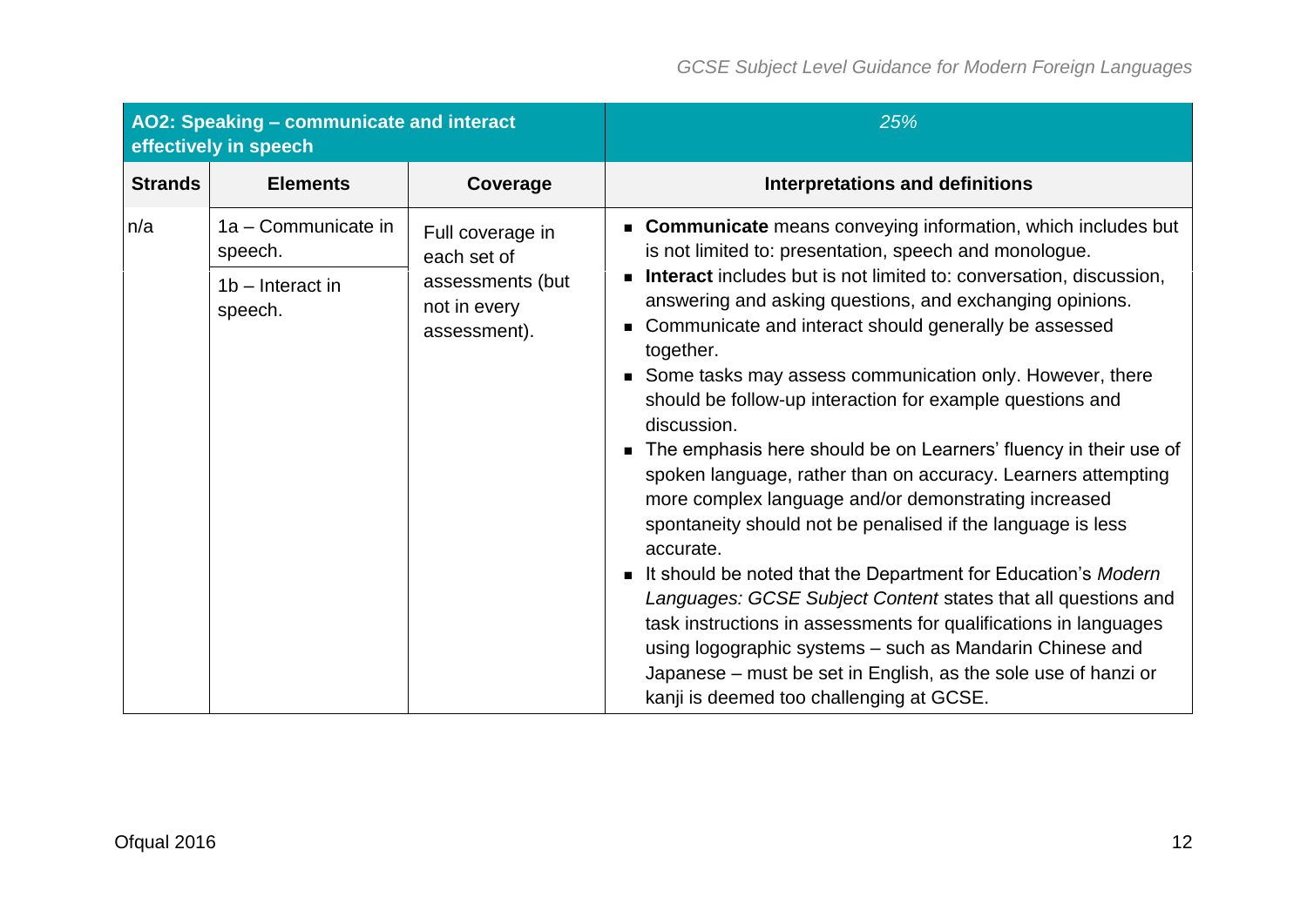| AO3: Reading - understand and respond to<br>different types of written language |                                    |                                                                                                                                                                                            | 25%                                                                                                                                                                                                                                                                                                                                                                                                                                                                                                                                                                                                                                                                                                                                                                                                                                                                                                                                                                                                                                                                                                                                                                                                                                                                                                                                                                                                                                                                                                                                                       |
|---------------------------------------------------------------------------------|------------------------------------|--------------------------------------------------------------------------------------------------------------------------------------------------------------------------------------------|-----------------------------------------------------------------------------------------------------------------------------------------------------------------------------------------------------------------------------------------------------------------------------------------------------------------------------------------------------------------------------------------------------------------------------------------------------------------------------------------------------------------------------------------------------------------------------------------------------------------------------------------------------------------------------------------------------------------------------------------------------------------------------------------------------------------------------------------------------------------------------------------------------------------------------------------------------------------------------------------------------------------------------------------------------------------------------------------------------------------------------------------------------------------------------------------------------------------------------------------------------------------------------------------------------------------------------------------------------------------------------------------------------------------------------------------------------------------------------------------------------------------------------------------------------------|
| <b>Strands</b>                                                                  | <b>Elements</b>                    | Coverage                                                                                                                                                                                   | <b>Interpretations and definitions</b>                                                                                                                                                                                                                                                                                                                                                                                                                                                                                                                                                                                                                                                                                                                                                                                                                                                                                                                                                                                                                                                                                                                                                                                                                                                                                                                                                                                                                                                                                                                    |
| n/a                                                                             | This AO is a<br>single<br>element. | $\blacksquare$ Full coverage in<br>each set of<br>assessments (but<br>not in every<br>assessment).<br>■ 10% to 15% of<br>marks for AO3 for<br>questions/tasks<br>requiring<br>translation. | The different types of written language are aspects of subject content.<br>Awarding organisations should explain their approach to targeting them in<br>their assessment strategies.<br>It is not possible to assess Learners' ability to 'understand' and 'respond<br>to' written language separately. Rather, Learners should demonstrate<br>their understanding through their responses.<br>Responses should be written, either in the assessed language or in<br>English.<br>Responses to questions in the assessed language may include (but are<br>not limited to): single letters, numbers and/or percentages in figures,<br>names, single words and/or phrases in the assessed language.<br>Responses should only assess the skill of understanding written<br>language. Responses in the assessed language should not be assessed<br>for quality of language, but purely for comprehension.<br>Where questions and/or rubrics are set in the assessed language, the<br>reading requirements in those questions and/or rubrics should not be<br>beyond the level of the language in the reading material and/or texts, in<br>terms of both complexity and length.<br>It should be noted that the Department for Education's Modern<br>Languages: GCSE Subject Content states that all questions and task<br>instructions in assessments for qualifications in languages using<br>logographic systems – such as Mandarin Chinese and Japanese – must<br>be set in English, as the sole use of hanzi or kanji is deemed too<br>challenging at GCSE. |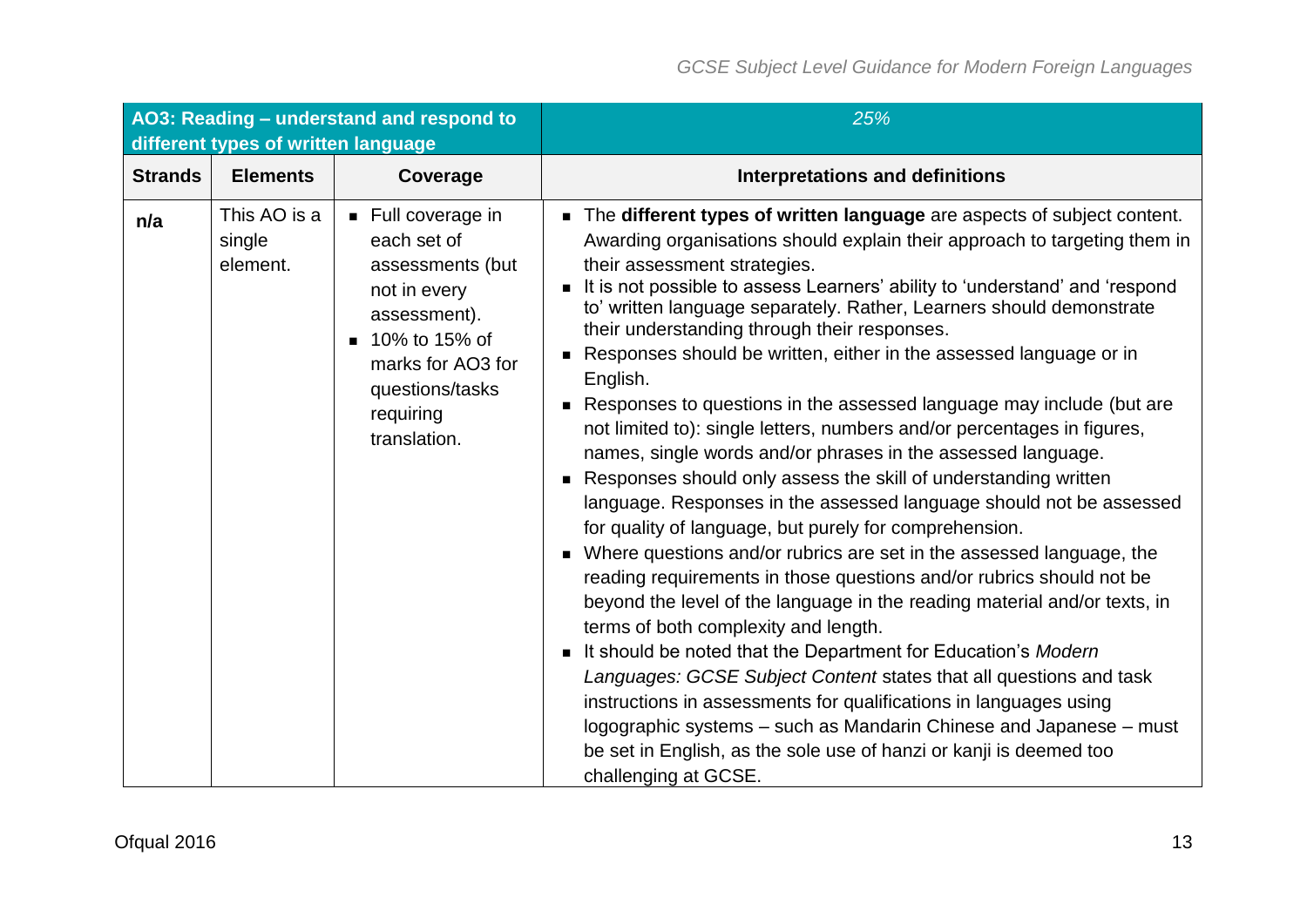| AO4: Writing - communicate in writing. |                                 |                                                                                                                                                                                     | 25%                                                                                                                                                                                                                                                                                                                                                                                                                                                                                                                                                                                                                                                                                             |
|----------------------------------------|---------------------------------|-------------------------------------------------------------------------------------------------------------------------------------------------------------------------------------|-------------------------------------------------------------------------------------------------------------------------------------------------------------------------------------------------------------------------------------------------------------------------------------------------------------------------------------------------------------------------------------------------------------------------------------------------------------------------------------------------------------------------------------------------------------------------------------------------------------------------------------------------------------------------------------------------|
| <b>Strands</b>                         | <b>Elements</b>                 | Coverage                                                                                                                                                                            | <b>Interpretations and definitions</b>                                                                                                                                                                                                                                                                                                                                                                                                                                                                                                                                                                                                                                                          |
| n/a                                    | This AO is a single<br>element. | $\blacksquare$ Full coverage in<br>each set of<br>assessments (but<br>not in every<br>assessment).<br>■ 20% of marks for<br>AO4 for<br>questions/tasks<br>requiring<br>translation. | • Communicate means conveying information in writing.<br>Awarding organisations should explain in their assessment<br>strategies how they will assess Learners' ability to communicate<br>in writing "for a variety of purposes across a range of specified<br>contexts" (as required by the Content Document).<br>It should be noted that the Department for Education's Modern<br>Languages: GCSE Subject Content states that all questions and<br>task instructions in assessments for qualifications in languages<br>using logographic systems - such as Mandarin Chinese and<br>Japanese – must be set in English, as the sole use of hanzi or<br>kanji is deemed too challenging at GCSE. |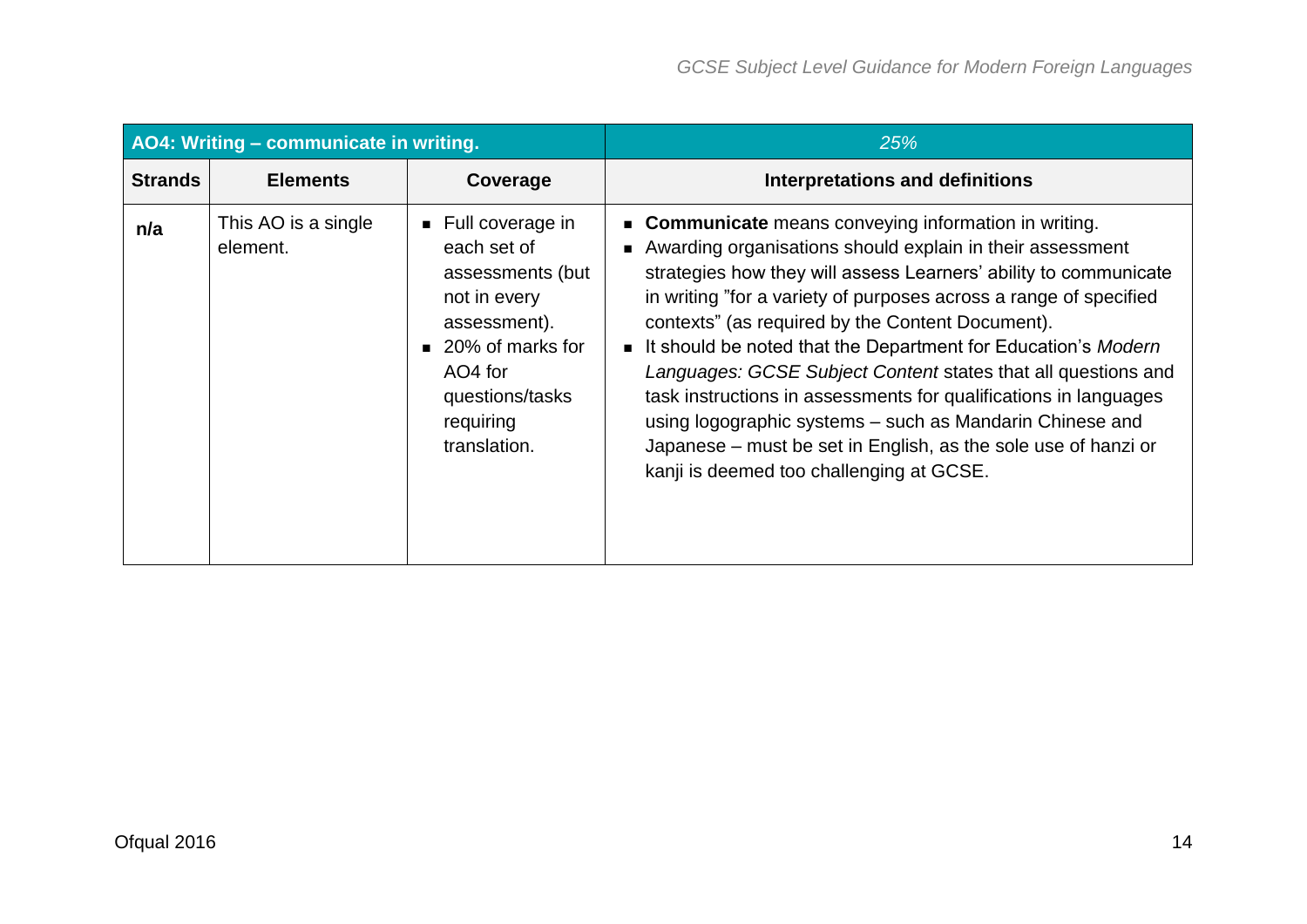# <span id="page-15-0"></span>**Appendix 1: Revisions to this document**

The table below sets out when the GCSE Subject Level Guidance for Modern Foreign Languages initially came into force and when it was subsequently revised.

| <b>Revisions</b>                                                                                                                                                                                                                                                                                                          | Date in force     |
|---------------------------------------------------------------------------------------------------------------------------------------------------------------------------------------------------------------------------------------------------------------------------------------------------------------------------|-------------------|
| Republished as GCSE Subject Guidance for Modern<br><b>Foreign Languages</b><br>■ Extended applicability to all GCSEs (graded 9 to 1)<br>in modern foreign language subjects<br>■ Guidance in relation to subject content<br>(amendment)<br>Guidance in relation to assessment objectives<br>$\blacksquare$<br>(amendment) | 18 April 2016     |
| First edition (published as GCSE Subject Level<br>Guidance for Modern Foreign Languages (French,<br>German, Spanish))                                                                                                                                                                                                     | 6th February 2015 |